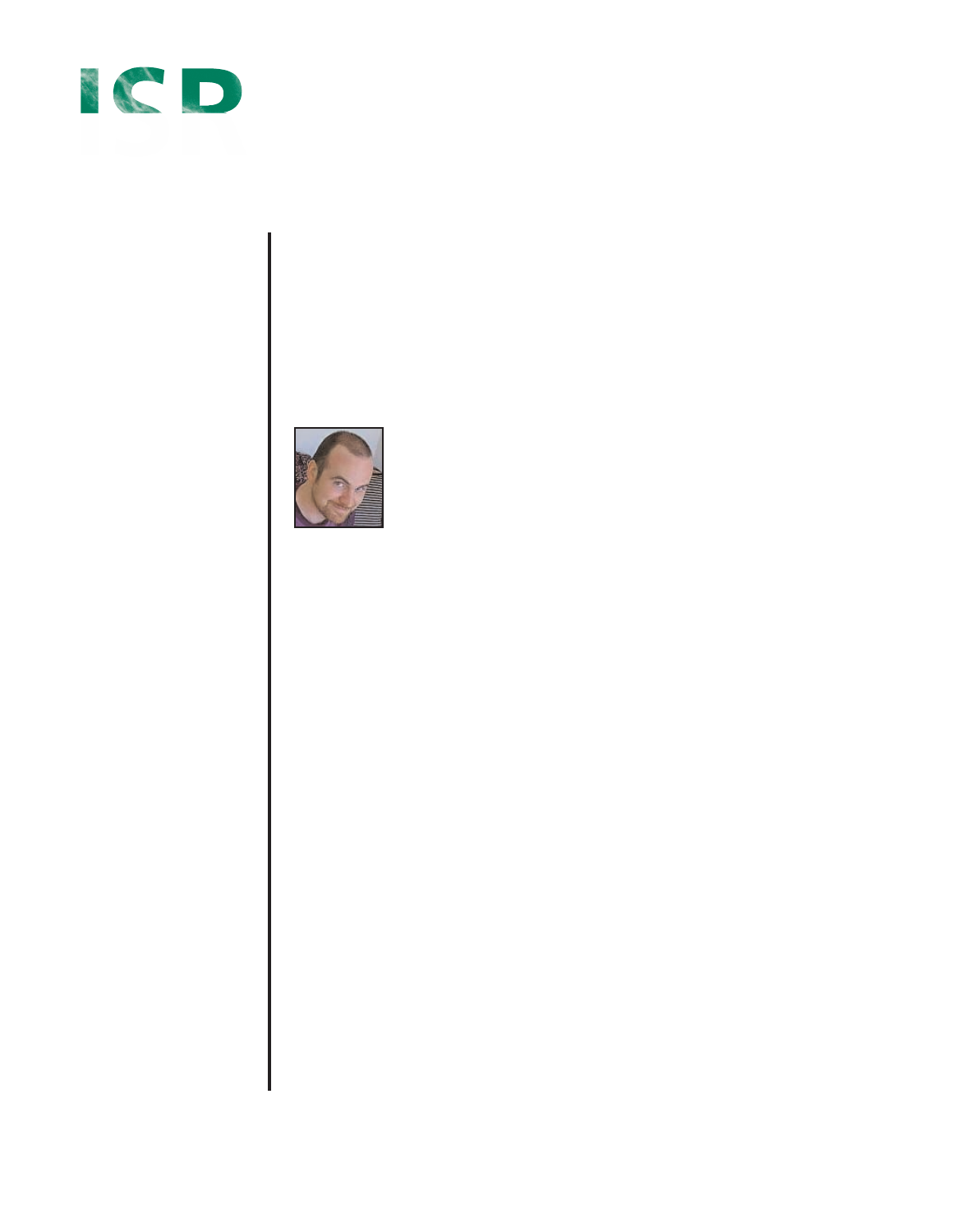## **The Experience of Computation**

**Paul Dourish**

Information and Computer Science/Institute for Software Research University of California, Irvine Irvine, CA 92697-3425 jpd@ics.uci.edu

#### **FROM USABILITY TO EXPERIENCE**

Moore's Law sets the pace for computational life. Originally noted in 1964 by Intel founder Gordon Moore, it observes that the achievable density of components on a silicon substrate doubles roughly every 18 months. It has many corollaries and alternative formulations. One is that computers get twice as fast every eighteen months; another is that they get half as expensive. My personal favorite interpretation is that the total of all the advances in computer power since I was born (or you were born, or man first walked on the moon) will be exceeded by the progress of the next eighteen months. Although Moore's Law is conventionally regarded as a technical observation, its implications are much broader. The exponential advances in computer technology that we experience quickly mount up to changes not just in number, but in kind; computers become not just be cheaper and more plentiful, but become quite different kinds of things.<sup>1</sup> Computers reinvent themselves continually, and as a consequence, our expectations of them – of when and where and how we will encounter them, of what they will be expected to do, and of how we expect to be able to incorporate them into daily life – are also continually changing. So it's unsurprising that even in its short history, Human-Computer Interaction (HCI) has also undergone repeated changes in emphasis and approach. Early concern with input devices and display technology gave way to explorations of theories of cognition and action; in turn, once those became systematized, we became more concerned with the development of generic user interface technologies, and then with design approaches that would allow us to keep up with the pace of technical development.

One of the more interesting changes in recent years has been the rising influence of design, and the emergence of Interaction Design as one of the central strands within HCI practice. Design has always been an important part of HCI, of course, with designers represented within both research and development organizations, but in the past few years, it has taken on a much more prominent role. High-profile designers have played a more active role in conferences like CHI (e.g. John Thakara's keynote at CHI 2001 in Den Haag); courses and books incorporating the idea of Interaction Design have become more popular (e.g. Preece, Rogers and Sharp, 2002); the DIS (Designing Interactive

 $\overline{a}$ 

<sup>&</sup>lt;sup>1</sup> Consider, as an example, that multimedia and networking facilities are relatively recent additions to the standard PC, while today, a computer that wasn't capable of connecting to the Internet and of playing MP3s and DVDs would be regarded as almost useless. The computer has become a network terminal and a multimedia hub.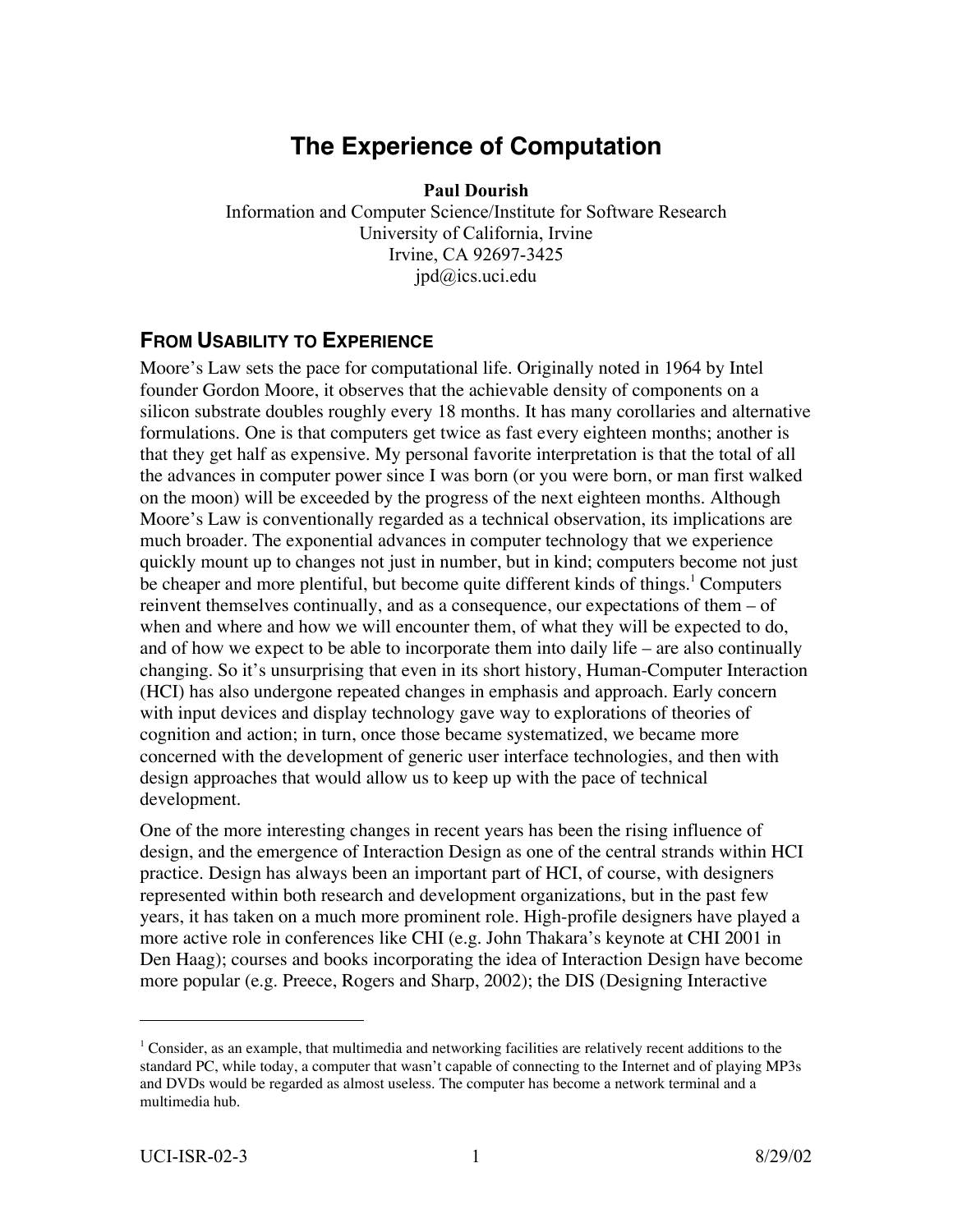Systems) conferences have become more firmly established as a major venue for research presentations, one that fuses technical and design concerns; and the manifestations of design on Web sites and in new interfaces such as Apple's Aqua (in MacOS X) and Microsoft's newer Windows XP design have become important criteria for selling and distinguishing between systems.

One of the reasons to draw attention to the increasing prominence of design in HCI is that it marks a departure from some earlier conceptions of the role of HCI and interactive technology. While there are many different schools of design and different perspectives on its role, one thing that most would agree on is that the incorporation of design is a move beyond a traditional narrow focus usability. Where the notion of "usability" evokes images of experimental evaluation, laboratory settings, and formal metrics of effectiveness, design addresses the much richer concerns of products in use. Designers are concerned not simply with how people use products, but also with what they experience in the process; they are concerned with the meaning that those products and interactions hold. From this perspective, usability is a critically important criterion, but the only way to understand usability is to place it within this wider frame of the meaning that technology holds and experience that it affords.

#### **Experience and Practice**

It is easy to dismiss this perspective as frivolous – to suggest, perhaps, that it's all "marketing hype" and that such issues as experience are merely ways to distinguish one product from another, irrelevant to the foundational concerns of technology in use. However, we know from other studies of technology in real settings that related issues of meaning and experience are critically important to successful design and adoption. Usage studies point out that individuals and groups find new ways to use technology that the designers had never intended; they find ways to make the technology useful to themselves by developing new sorts of practice and new ways of incorporating technology into that practice. The success of a technology depends not least on how well it can be incorporated into the practice of those who use it, and how well the technology and the practice can coevolve. The relevance of this here is that *practice* and *meaning* are intimately interconnected.

Etienne Wenger suggest that "practice is, first and foremost, a process by which we can experience the world and our encounters with it as meaningful." (Wenger, 1998:51). Wenger's concern is with "communities of practice," the social groups whose common experience of action provides a framework for shared meaning. As an illustration, consider an apprentice shoemaker. On his first day in the workshop, he finds himself surrounded by leathers of different sorts, but he lacks the skills to distinguish between them except on broad levels such as size, color, or flexibility. Over time, as he learns to use the tools of the trade, and as he learns to work the leather, he learns how to "read" the leather in new ways. He learns how to experience leather as amenable to certain sorts of operations, workable with certain sorts of tools and techniques, or holding the capacity to be used in different kinds of shoes or products. In other words, learning the practice of shoemaking means learning how to encounter the world as meaningful for that practice. This isn't unique to shoemaking, by any means. Sculptors sometimes talk of "releasing" a sculpture from the rock (rather than carving it); and part of the process of teaching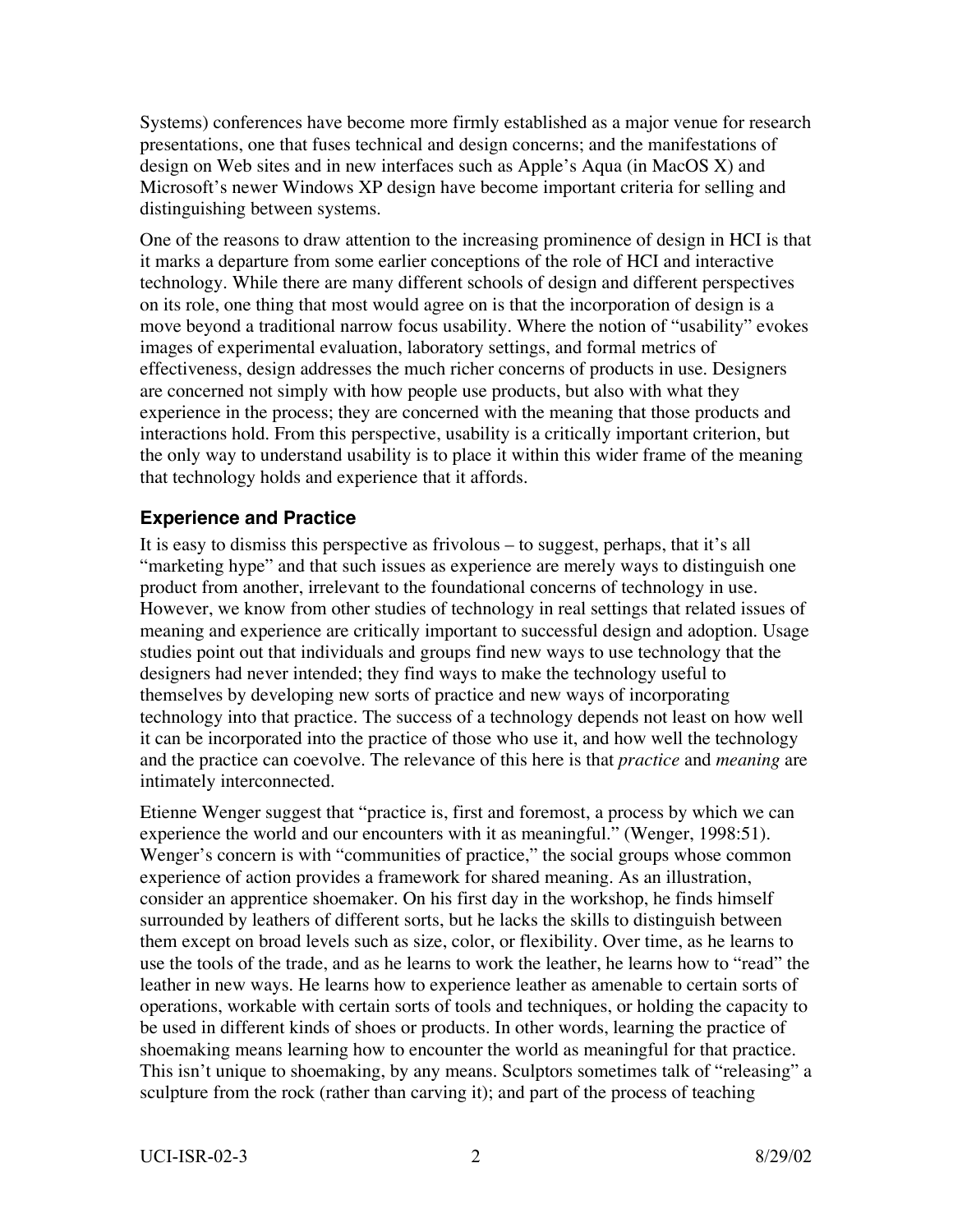computer scientist is training students to see the world as computer scientists see it, as amenable to certain forms of representation and proceduralization (teaching them to see algorithms, iteration, and encapsulation.) The relationship between practice and meaning is universal.

So, the concern with meaning and experience in use that design approaches draw our attention to are relevant not just for web pages or physical artifacts, but for all aspects of information systems. Further, these topics are not niceties or factors that supplement the basic stipulations of "usability engineering" – they go to the heart of what it means for a system to be usable in any practical sense. Experience, meaning, and practice are central to interactive system development and use.

#### **Two Problems: Fragmentation and Alienation**

It should be heartening, then, to see design take a more prominent place in HCI, and indeed it is. However, the effectiveness of this attempt to give users a richer experience in using technology is potentially limited by being conducted at the wrong level. As HCI designers, we tackle design and user experience problems largely at the level of applications and frameworks – the design of specific web pages, specific interactive widgets, or specific applications. Further, in doing these, we look outside of the computer to find metaphors to make these experiences meaningful. The result is a cacophony of concepts presented side-by-side on a single computer screen. At any given moment, a user might have to contend with "windows," "palettes," "menus," "icons," threedimensional objects that stretch and twist, hourglasses, and even faux street signage all present on the screen at the same moment.

These metaphors have been designed to make the technology easier to for us to use and make sense of, by drawing analogies between technical practice and the everyday world. They encourage us to think of interactive systems not as pieces of software, but as artifacts that embody aspects of desktops, spatial environments, social institutions (in the case of the traffic signs) and the everyday physical environment. In doing so, though, they introduce some other difficulties. I will briefly suggest two here.

The first is *fragmentation*. The nature of the way that we design computer systems today – the structure of interactions between operating systems, modules, and applications – is forced on us by a combination of technical necessity and historical precedent. It makes it possible to harness human resources to build large-scale technical artifacts under the constraints that operate on most software development exercises. On the other hand, though, the separation of software systems into different components, developed by different (groups of) people, subject to different sorts of demands, requirements, and interpretations of need, working under different organizational strictures, makes it hard to manifest a system-wide coherence of interaction. Application development efforts are largely independent, and while software platform providers can do their best to promulgate standards, conventions, and design guidelines to promote consistency across these different applications, an absolute consistency is impossible to achieve.

The second difficulty, and the more serious here, is what I will call *alienation*. When faced with the tough challenge of creating a user interface to a new software system, designers typically look outside of the computer system itself to find models and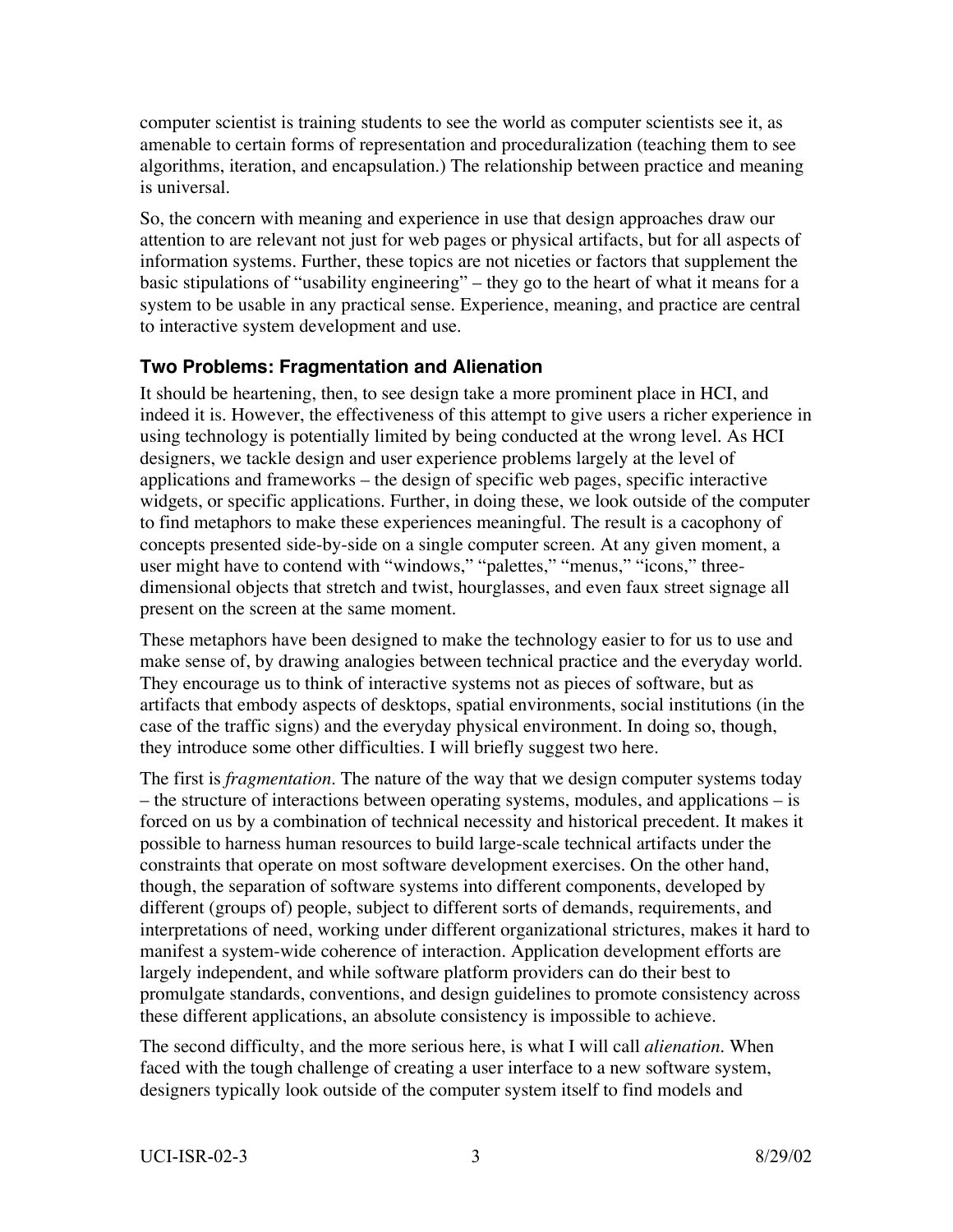metaphors with which to make the system seem more familiar and natural. While this offers a fruitful model for "first-time" or "walk-up" use, the effect over time is to prevent or interfere with the user gaining a deeper understanding of how the computer system is operating in response to their actions. The level at which the computer system is experienced is deliberately and systematically distanced from the level at which it actually operates. In addition, through the process of abstraction, many quite different technical phenomena may be presented through the same interface (such as the ubiquitous "folder" that might represent a floppy disk, part of a fixed disk, a digital camera, or a networked server hundreds of miles away – each of which, clearly, have very different characteristics). This barrier frustrates the user's attempt to understand what is going on, and to relate the system's response (or lack of response) to the actions that they take. Even so-called "naïve" users, or those who have no interest in finding out how computers work, nonetheless do form models of causality that furnish them with the basic means to interpret the system's behavior. However, the accuracy of these models is limited by the way that conventional design systematically alienates users from the technology that acts on their behalf.

#### **FORMULATING AN AGENDA**

These problems, fragmentation and alienation, have elements in common. Essentially, they are each the consequence of barriers erected within computer systems. Where fragmentation arises because of the barriers between different parts of the system, alienation is a product of the barriers that are placed between users and the underlying computational medium. Further, they have a number of consequences for the questions of meaning and experience as central elements in interactive system design. Drawing on social studies of technology use, it was suggested that successful system adoption depends on being able to fit technology into working settings. Although this is a widely recognized concern which has motivated a great deal of work on user-centered design and on workplace studies to inform system development, what I want particularly to point out here is the dynamic nature of this fit. Technology must fit into working settings, but working settings and forms of practice evolve over time, and technologies coevolve alongside. Studies such as those of Mackay (1990) have illuminated the coadaptive relationship between technology and practice, and have emphasized the importance of understanding how technologies can be made amenable to this sort of adaptation and appropriation. The question to be asked, then, is not simply, "how can we design technology to fit the working practice that we have observed?" but rather, "what properties of computer systems allow them to support the emergence and continual evolution of practice?"

Elsewhere, I have termed this continual integration into practice "appropriation" (Dourish, in press). Appropriation of technology, in this sense, is not simply tailorability and customization, but also the emergence of new working practices that arise around technology in use, based on evolving understandings of its capabilities and potential. We see it not only in explicit customization, but also in the emergence of conventions by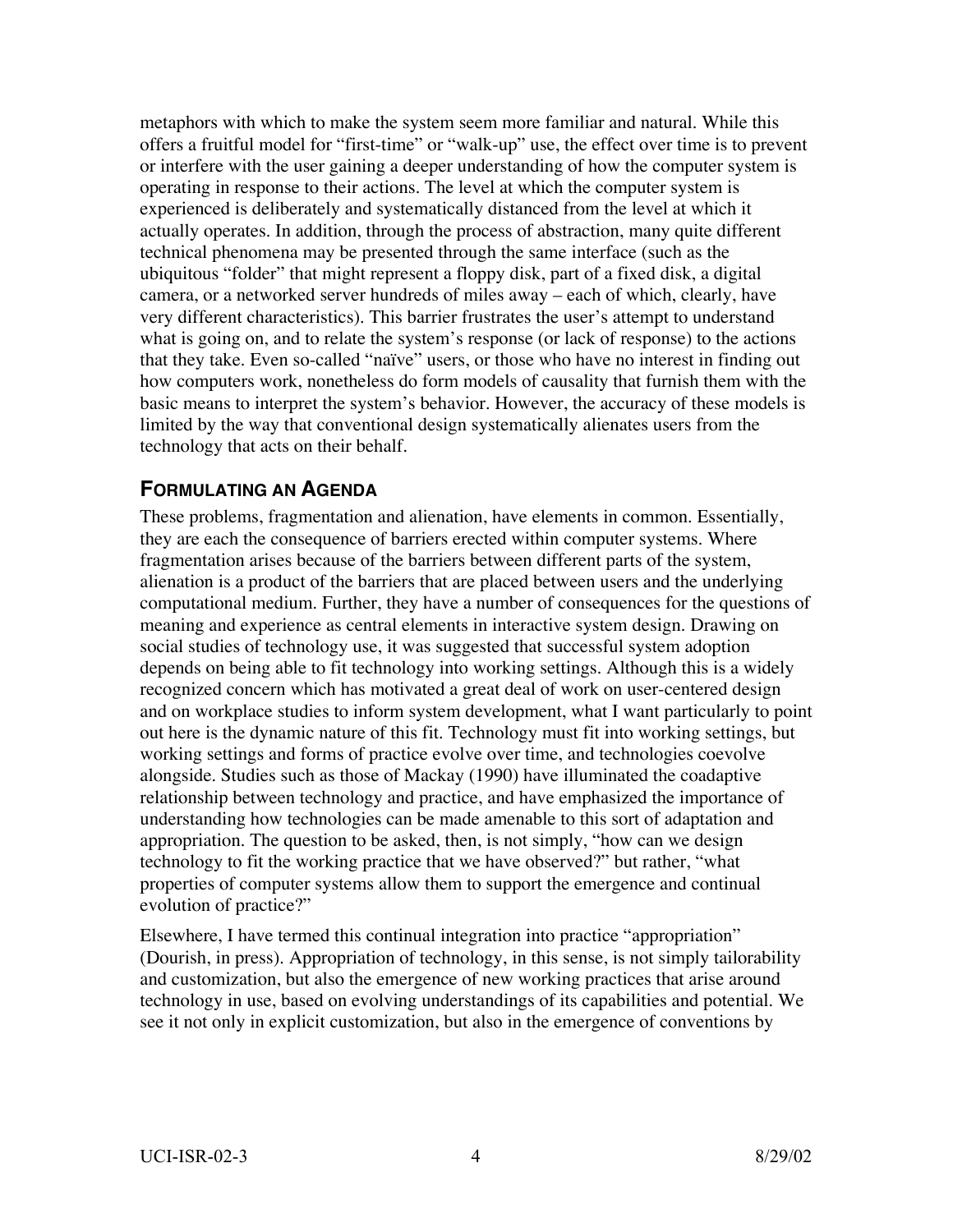which new meanings can be created through differentiation and repetition.<sup>2</sup> Technologies that lend themselves to this sort of adaptation and appropriation are not only ones that are malleable, but ones that are translucent, allowing users to see the consequences of their actions, and understand how those actions can be transformed to yield different results. Flexibility must be accompanied by reversibility, directness, and accountability (Dourish, 1995), allowing for continual adaptation, not as a separate activity (e.g. programming), but seamlessly woven into use.

The vision this suggests is of a fluid, flexible computational medium, malleable and responsive enough to allow the development of new structures and practices. At a high level, this is similar to the "tool paradigm" for interactive systems – the idea that a system should present itself to users as a tool without overly constraining how the tool is to be used. On a more detailed level, though, this approach breaks with the traditional interpretation of the tool paradigm by focusing at the level of computation rather than applications. The tool paradigm has normally been realized at the level of applications, giving us tools for reading, for writing, and for communicating. However, the problem of alienation suggests that we need to go further – not just to mimic existing tools, or to create new sorts, but to recognize the inherent nature of *the computer as a tool*. Computation is representational, is active, is responsive. A solution to the problems of fragmentation and alienation will depend on giving people *an experience of computation*.

What are some of the properties of interactive systems that give an experience of computation?

*Perceptual*. Directness is a key property for this approach. Our goal is to support embodied interaction, where embodiment denotes a sense of participation and presence (Dourish, 2001). An important design concern here is to make information directly available and perceptible to the user, without requiring indirect manipulation or interpretation. Much of our current work (see below) is based on visual approaches, which aim to move processing from the cognitive to the perceptual system (Robertson et al., 1993), relying on what has been called "external cognition" (Scaife and Rogers, 1996)

*Continuous input and output*. An important characteristic of our experience of the world is that it is continual and ongoing. The world around us may fade into the background as we concentrate on some task, but it remains there, available and accessible. The world is always available for interaction, and always presents itself directly. Similarly, we believe that an important building block for giving an experience of computation is continual input and output. Instead of building systems around a model of commands and results, it will be necessary to build them around a model where users shape the unfolding of computational behaviors, continually changing, revising, shaping and directing them.

 $\overline{a}$ 

 $2^2$  A simple example is the use of README files; everyone knows what sort of information is likely to be in a README file, and where it is likely to be found. The README file is meaningful to certain sets of system users even though these "semantics" are never encoded in the filesystem. It is a convention that arises amongst people who understand facets of each other's work and can recognize how the system will appear to them (and has, in the process, lost the sense of its original reference to "Alice in Wonderland".)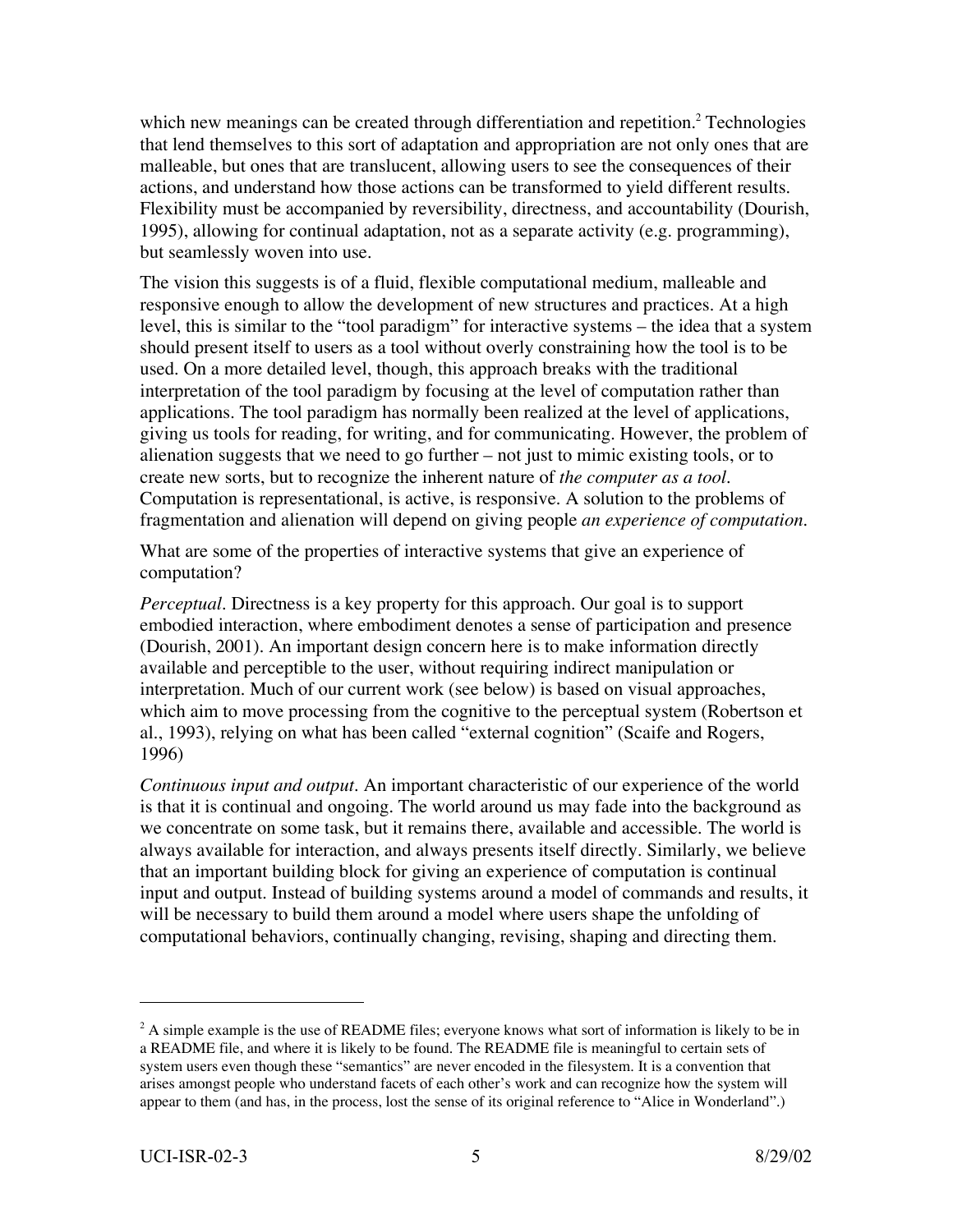*Concrete*. The direct interaction style envisioned by this proposal leads to a concrete design style. By this, I mean that the entities affecting interaction should be directly available and accessible within the interaction. Rather than providing two worlds – one world of objects of attention, and one of abstractions that describe them – the design style is to present an integrated whole. Philosophers of language talk about the use/mention distinction – the difference between saying "hello" (use) and referring to the word "hello" (mention). So, one important characteristic that supports a direct experience of computations is that it integrates the two.

We present these characteristics here to give a flavor of the main idea, rather than as a definitive list of necessary or adequate conditions. They are intended to help sketch the outlines of the design space. To this same end, it is valuable to look at some current research activities that address some of the same questions.

#### **SOME EXAMPLES**

These are broad, abstract ideas. To try to see how they might work out in practice, it's useful to look at some specific examples. I will introduce four current activities: *visualizing the behavior of software systems*, *visualizing security*, *populating the social workscape*, and *ad-hoc and emergent information management*. Each of the projects described here is ongoing work, and expresses some part of the approach outlined here. None is intended as an ideal instantiation; rather, they are designed to explore some of the issues outlined above.

#### **Visualizing the Behaviour of Software Systems**

One of the centrally important features of computation is that, in its embodiment in conventional computers, it is *active* – it can do things for us*.* If it could not, there would be little point in using computers. However, what it's doing, and how, is typically not information that's available to us as users of computers. Interfaces are constructed in terms of requests and results, but not in terms of the mechanisms necessary to turn one into the other.

The reasons for this are simple and obvious (although not so obvious that HCI practitioners don't have a hard time explaining them to people sometimes). Most people, most of the time, don't want to "use computers" – they want to get their work done. Using the computer is simply a means to an end. They have no desire to be forced to understand the intricacies of the computer system design merely to print a letter, send an email message, or perform a mathematical analysis, any more than they would be interested in learning the physics of the internal combustion engine in order to get to work in the morning. This is a basic principle behind much of HCI, but it hides a more complex observation. Although nobody wants to learn about internal combustion in order to get to work, most of us do have available to us a set of cues that let us assess how our cars are performing – the sound (or, if we're unlucky, the smell) of the engine, the feel of the steering wheel or the clutch, or the whizzing of the scenery in our peripheral vision. We may not be engine mechanics, but we have a practical understanding of how cars work that guides our own activity. The sound of the engine straining prompts me to change gear; the feel of the steering in a turn prompts me to give the engine more gas. In general, we act everyday in the world as we find it, available to use for practical action,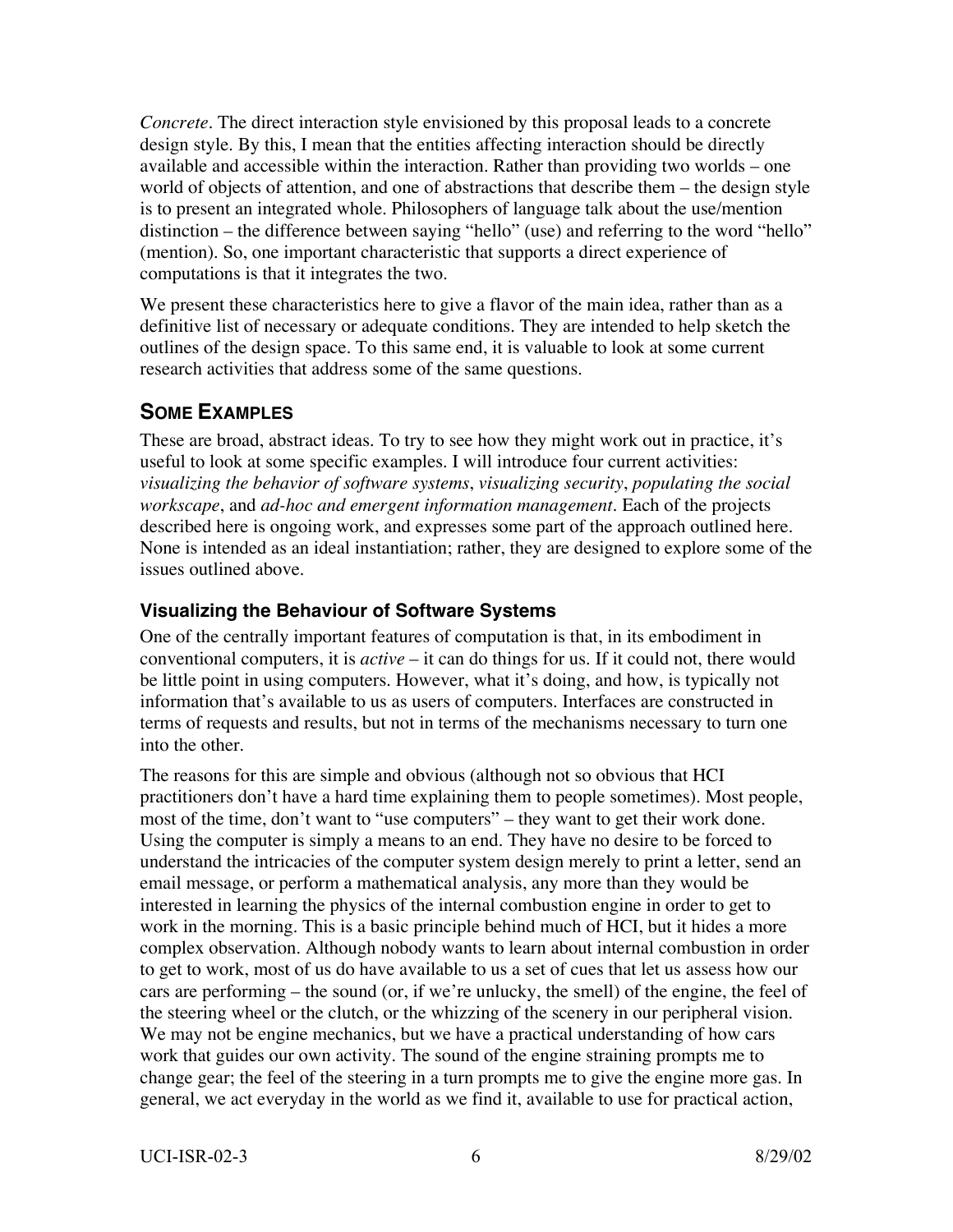organized in ways that are more or less predictably meaningful. The world is available to us for examination and interpretation, even if the interpretations that we make are flawed or incorrect. Notably, this is not true of most computer interfaces; organized around requests and responses, they provide no insight into the operations that came in between. Web search engines exemplify this paradigm; you enter a query, a results page is returned, and it's up to you to figure out how the results are meant to be related to your request, and what to do about it (Muramatsu and Pratt, 2001).

One of our recent projects has been exploring the extent to which we can produce realtime visual representations of executing programs. An important criterion is to be able to visualize programs without making any changes to them. We have been developing VaVoom, a "visual virtual machine" for Java programs, which takes unmodified Java class files and executes them, producing a simultaneous visual representation of the program as it runs (Dourish and Byttner, 2002). Various aspects of the program's behavior are displayed in real-time alongside the program's execution, and these visual representations can be dynamically controlled and explored. At any moment, the user can shift attention from one representation to another, or display multiple different representations concurrently to observe any correlations in their behavior.

As a first step and proof-of-concept, the initial target is to be able to produce representations that give novice programmers insight into the execution of their programs. Our informal experiences working with programmers has been positive, and indeed the system has been more effective than we had hoped at allowing people to see external manifestations of otherwise purely internal behavior. However, aiming these presentations at programmers allows us to rely on their internal models of software construction, which, although often flawed, are clearly much more sophisticated than would be those of end users. Our intuition is that sufficiently carefully design visual displays (and, in particular, coupled visual displays that maintain temporal coherence) can provide people with meaningful interpretations of information that would otherwise be much lower-level than you would expect to make sense (much like the sound of the car engine is a representation of information about engine timing that is over my head); however, the representations that we have been working with so far are definitely too low-level for effective engagement with end users. This work is a first step, though, and the approach seems to have promise.

#### **Visualizing Security**

To use this visualization approach with end-users, our approach is to look for specific, focused application areas in which we can build specialized visualizations. This will allow us to better formulate design parameters for these active visualizations. One especially promising area that we are beginning to explore is security in networked applications.

Much work over the past few years has been directed towards the goal of providing reliable and robust mechanisms for implementing secure computer communications. The use of strong cryptographic technology allows mathematically provable security guarantees to be made about specific technical arrangements. However, practical security has proven to be an elusive goal for at least two reasons: first, that the nature of these mathematical guarantees is hard for people to understand, and second, that secure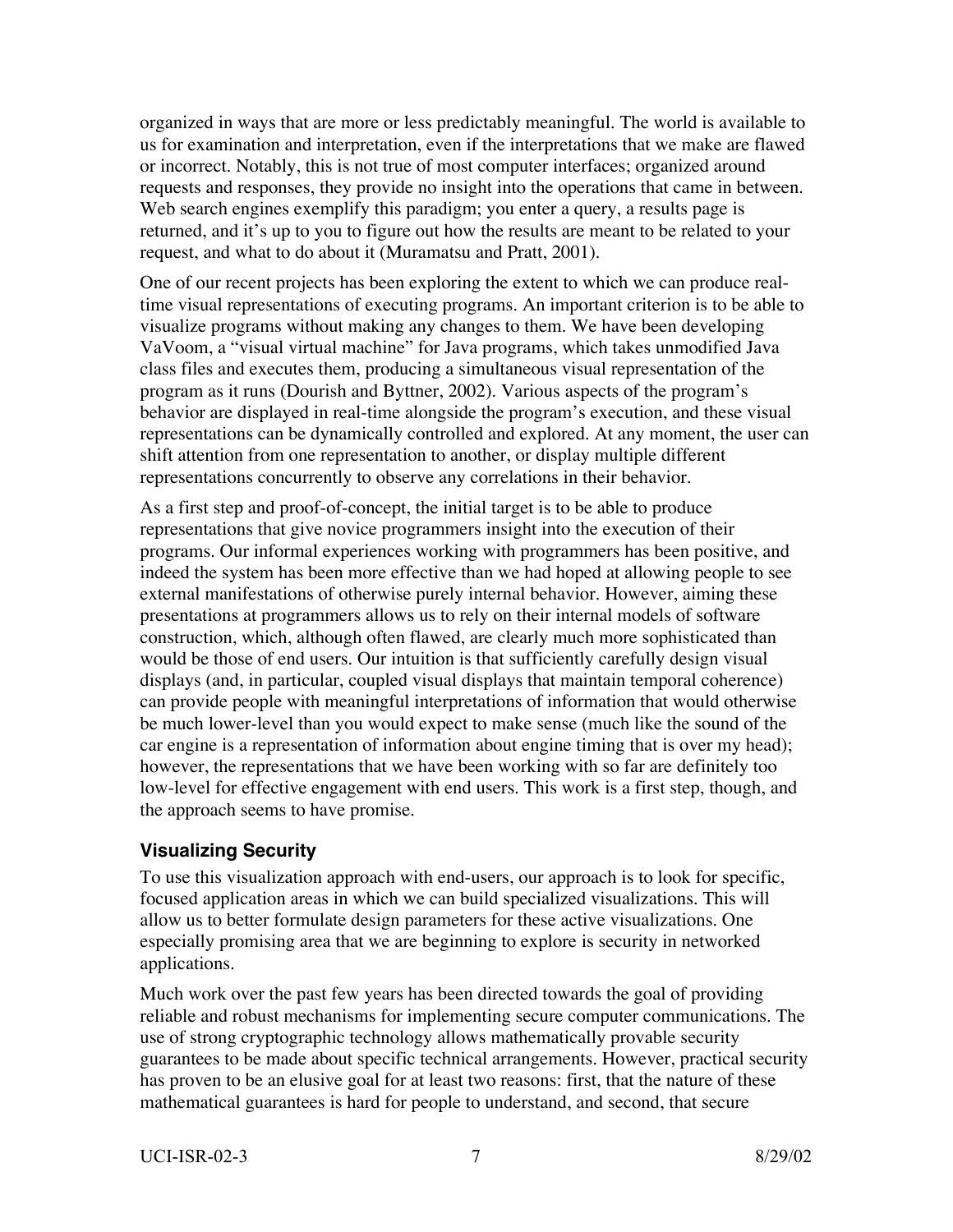infrastructures are inherently brittle, requiring users to pay attention to myriad details in order to maintain them. The irony here is that absolutely, mathematically-provable strong cryptography is often more than people need. End users do not ask, "is this system secure?" but rather, "is this system secure *enough* for the task at hand?" Different tasks – sending an email message to a friend, submitting grades, executing a financial transaction – require different degrees and different sorts of security guarantees. In the everyday world, we might assess our immediate security by examining our surroundings, or by testing doors and windows. Computer systems tend not to provide users with the resources they need to make an informed decision about the adequacy of available security configurations and mechanisms.

Again, we take a visualization-based approach to this problem (Dourish and Redmiles, 2002). The infrastructure we are developing rests on three foundations. One is a distributed event routing and monitoring architecture. This allows us to gather information from multiple system and network components, including being aware of activities in the user interface. The second is a visualization engine that can provide graphical depictions of security-relevant system actions. As in the previous case, the critical feature of these visualization is that they are provided dynamically, along with the system action that they describe; these are not intended as probes or analysis tools, but rather as ways of making system and network activity visible and manifest to users as part of the computational experience. The third component that links these two together is a set of security-specific interpretation agents, which use heuristic reasoning to attempt to determine the security implications of particular configurations of technology. For instance, observing that an encryption technology such as *stunnel* or *ssh* is currently running, and is targeting internet port 25 (assigned to the SMTP mail transport protocol) allows an agent to determine that email may be being tunneled securely (subject to further verification).

#### **Populating the Social Workscape**

Most interactive systems are designed for single users, individuals sitting at their own computers. In contrast, very many of the activities we carry out at computers are related to other people. We write documents to send to others, we read email that other people sent us, we develop software systems for others to use, and we create Web pages for others to read. Our working lives are suffused with other people, but the computer systems through which these lives are lived are stubbornly individual. The research domain of Computer-Supported Cooperative Work has developed a range of systems that provide explicit support for collaborative and collective activities, but this approach separates the domain of "collaborative" applications from that of "individual" ones. In our richly interconnected everyday worlds, even single-user applications are used to carry out tasks that relate to multiple individuals. I may be a single user of this word processor, but I write with a sense of the others who have commented on my document and who might read it in future. As in the examples encountered earlier, system design has erected barriers – this time, between a person sitting at a computer and the rich social workscape that extends beyond it. One of our current projects is attempting to remedy this problem.

The solution we are developing is based around social networks. In social science, social networks refer to patterns of connection between individuals that bind them into larger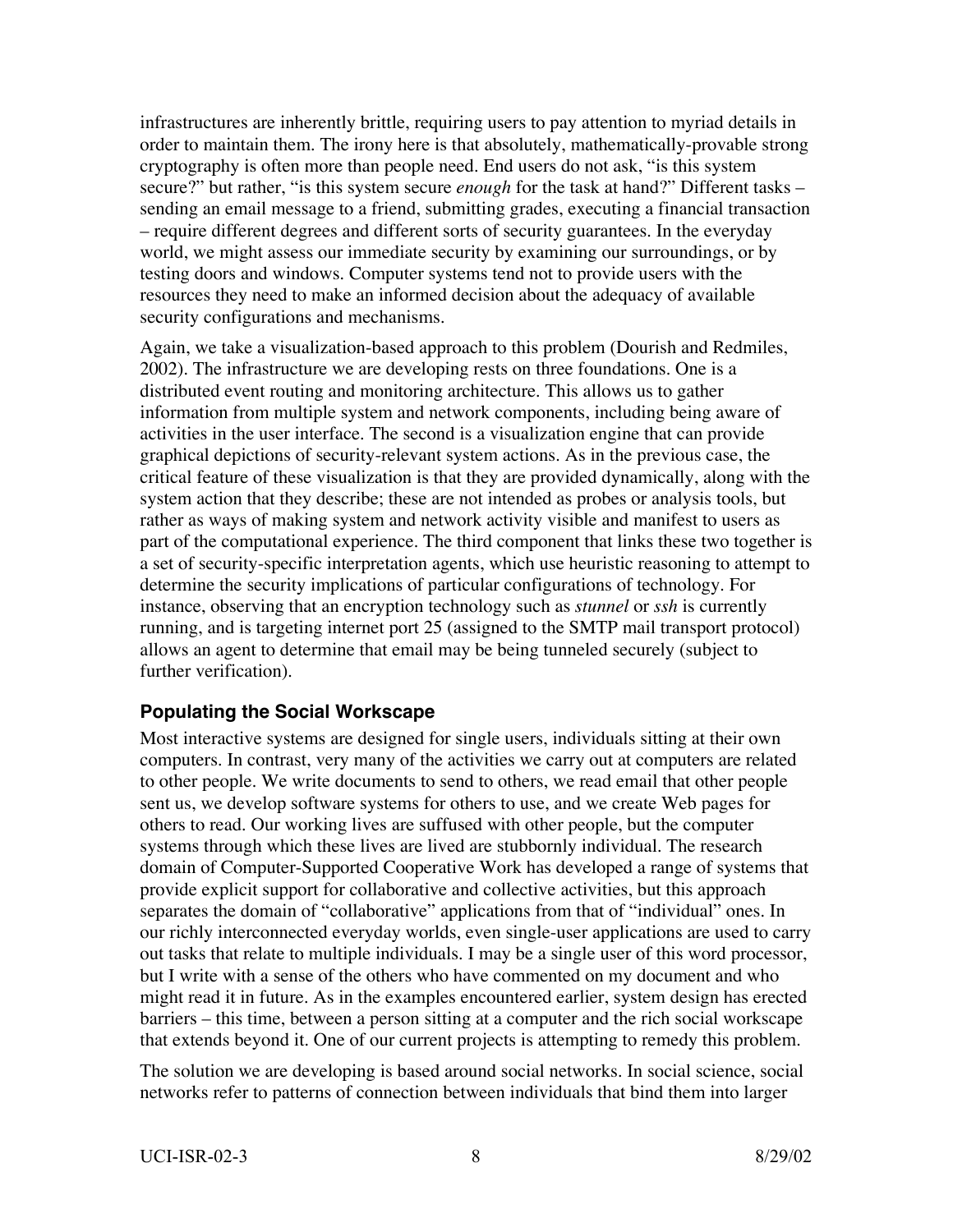collectivities. Social networks can be constructed around many different relations. For instance, a network can be defined around the people who talk to each other on any given day. Person A talks to persons B, C, and D; person D talks to persons E and F, and so on. By iteratively exploring this relationship, a "network" can be drawn up which maps out the patterns of contact between individuals. Other networks might be drawn around people who frequent the same cafes, people who know each other, people who work together on projects, and so on. The network makes it possible to measure and compare various characteristics of the social group, such as subgroups, degrees of connectedness and centrality. Social network analysis is a common technique in the social sciences, an approach that analysts use to understand social groups. In our work, though, we are exploring the role that social networks can play for end users of computing systems. Can we automatically determine features of the social networks in which people are enmeshed, and can we use those features to "populate" the electronic workspace, turning it into a window onto the social workscape beyond? For example, can my filesystem be organized and displayed in ways that show me what other people are associated with the activities represented by my files?

There are three parts to this research. First, we are developing an infrastructure for determining and mapping social network information, which will then support the design of awareness and other socially-aware facilities to be integrated into the everyday user experience. We use a variety of sources of information, including patterns of electronic mail contact, other sources of electronic communication, filesystem activity, etc., to create a rich information base for exploring potential social networks. Second, we are building analysis tools that allow us to explore this information to find interesting relationships. We need to find the particular measures of social network activity that are especially relevant to people – perhaps different measures for different times or for different groups. Third, we are designing ways to embed this information into the conventional user experience. Again, as in the previous examples, we wish to avoid the problems of fragmentation and alienation by making this information pervasively available as a part of the user experience, rather than providing a new "social network browser" application.

One interesting observation that has arisen from this work is that social network information may be most useful when combined with other forms of information. In particular, we are interested in the use of temporal information in order to gain more insight into the social network statistics that we can gather. Social networks provide information about, for instance, who might talk with whom; by augmenting this with temporal information, we can also begin to understand when this might happen. This allows us to develop more nuanced presentations of information. For example, if I am working on a paper with a colleague, this information might allow the system to make the icon for that document increasingly prominent as we get closer to the time of day when my colleague normally goes home for the evening, making it clearer to me that I should work on this soon. The issue of temporal patterns of activity is increasingly receiving attention in the research community (e.g. Hudson et al., 2002; Reddy and Dourish, 2002; Begole et al., 2002); our Social Workscape activities provide us with opportunities to explore the technical and design implications of this research.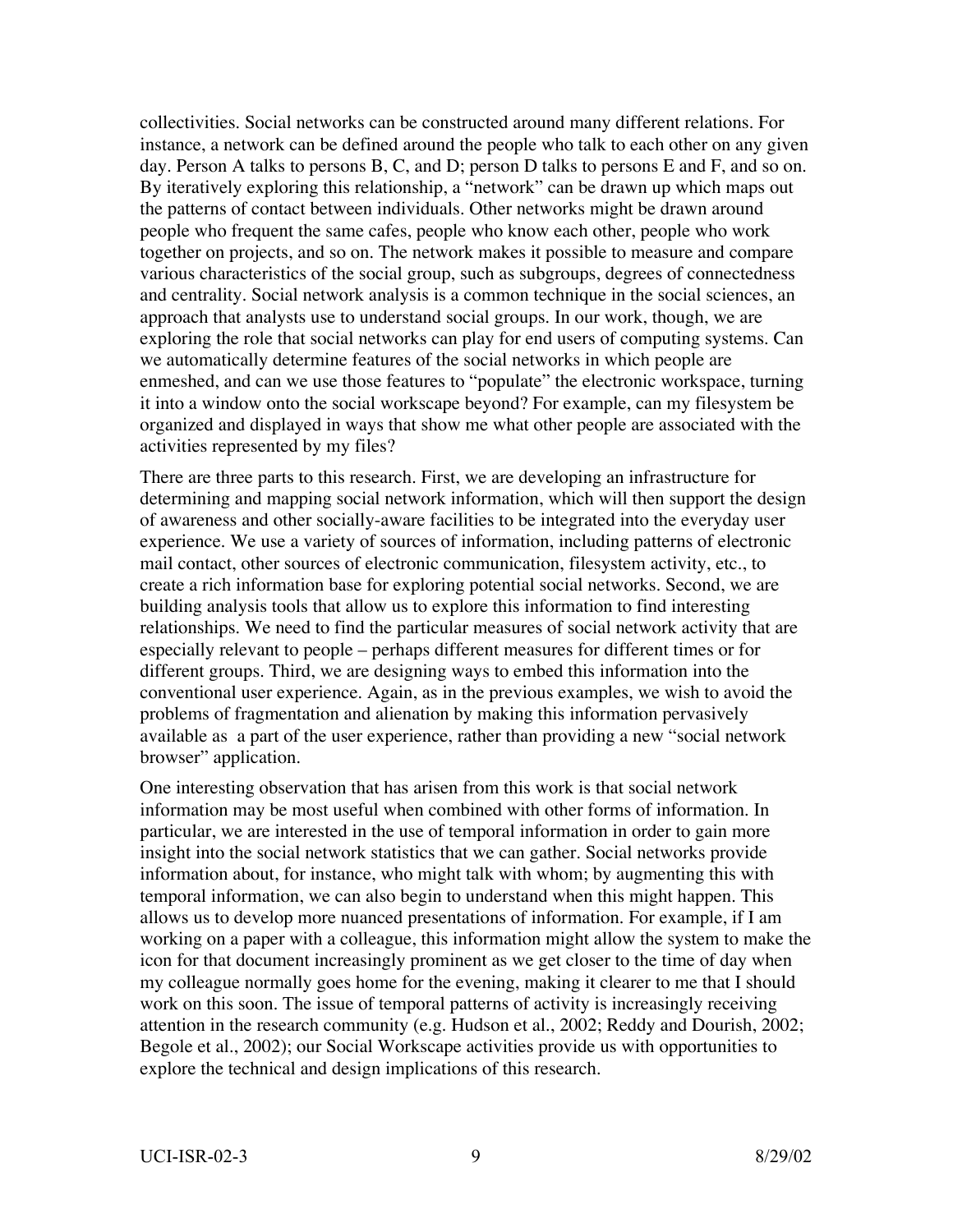#### **Ad-Hoc and Emergent Information Structures**

The final example here deals with a set of general problems surrounding practices of information management. Managing information is clearly at the heart of what computers do, and what we do with computer systems. Much of our everyday activity involves information management, either in the large (processing database records) or in the small (navigating a filesystem or filing email). Most information tasks are handled by introducing structures into which the information will fit; information is managed by navigating and manipulating the structure. Examples of structures include hierarchies (as in the filesystem), schemas (as in databases), or graphs (for web pages). Structures are convenient mechanisms for systems, but research on users managing information has repeatedly shown that they can present significant obstacles to user interaction (see, e.g., Shipman and Marshall, 1999).

There are at least four common problems. First, information structures must be predefined; the structures are defined in advance of the information. So, a folder must already exist before an email message can be filed in it; a database schema must be defined before the first record can be stored. On the other hand, when people create structures, they do so out of the detail of the information they have on hand. When I decide how my email should be organized, it depends on the messages that I have to arrange. I might use different structures for different sets of information. Defining structures ahead of use puts the cart before the horse. Second, information structures are hard to revise. It's easy to add a new folder for my email, but it's very hard to revise my whole filing structure, to organize it by topic rather than by person. Most information structures have this property. Even when the structure is easy to change, it may not be easy to move my information from one structure to another. Third, information structures are uniform, while actual circumstances frequently involve exceptions and variations. Information structures work by making everything the same, while actual circumstances are often characterized by variety and difference. Fourth, information and structure typically exist on different levels. Most systems separate the tools by which we manage information from the tools by which we examine, define, and modify structure. Working on both information and on structure can often mean moving repeatedly back and forth between "definition" and "use." Different information systems exhibit different problems, or exhibit them to different degrees, but these four problems are relatively common across a range of information systems.

Again, the problem is one of barriers. Information structures act as a barrier between users and their information. In the early days of computing, this was a worthwhile tradeoff; computers were large, slow, and expensive, and so the extra effort required of users to manage their information according to fixed and static structures was repaid in the improved performance that computers could achieve with uniform information in wellformed structures. However, the inexorable advance of Moore's Law has changed the balance. Computers are now much faster, and their time is no longer worth more than human time. It is now possible for computer systems to work with unstructured or semistructured information, or to derive structure automatically, fitting it to the data and the circumstances. However, this suggests a change to how we manage and work with information.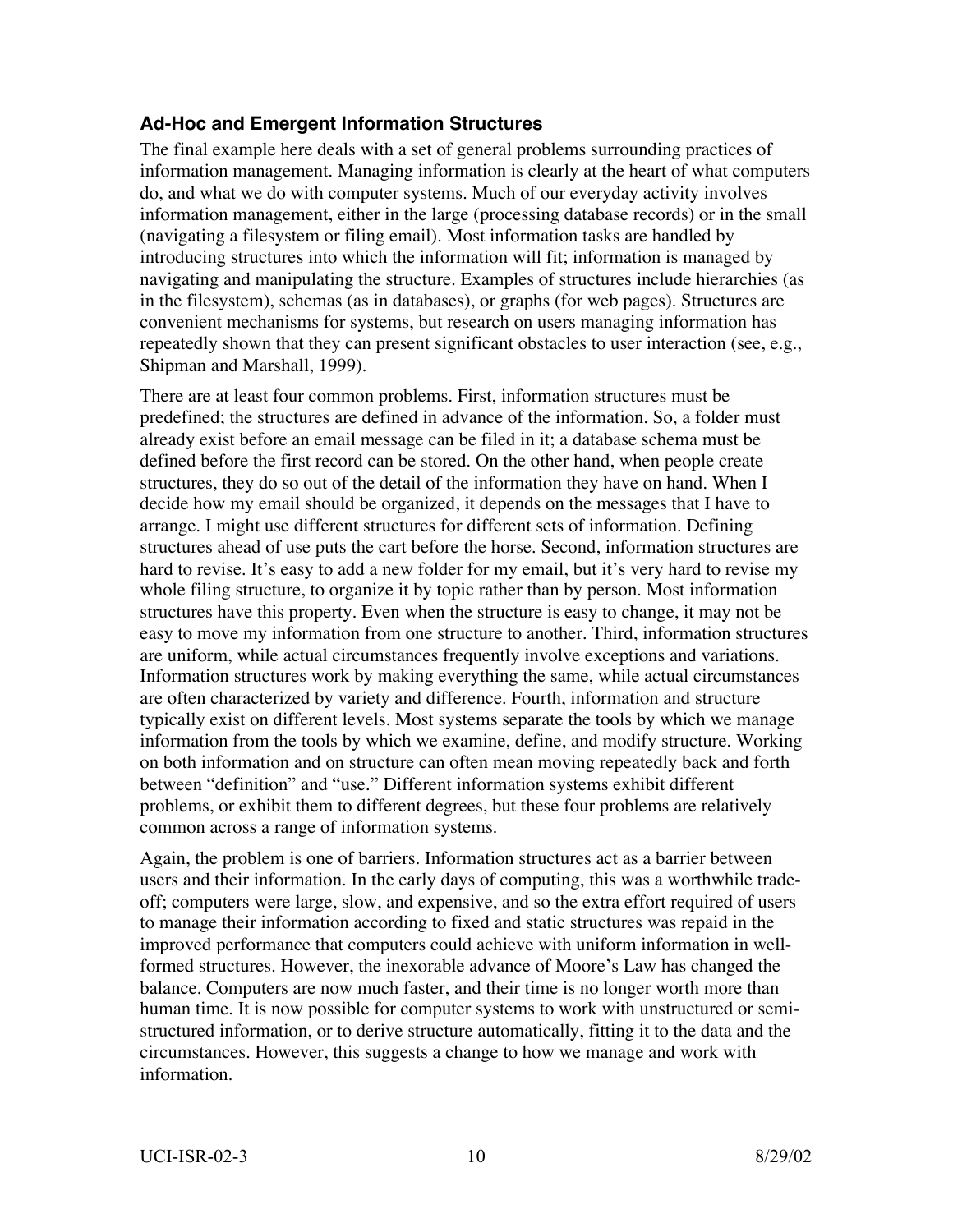We are exploring tools for ad hoc and emergent structure. By ad hoc structure, we mean systems in which information is related by multiple different information structures (or even no structure at all), and in which structure is developed on the fly, according to immediate needs and activities. By emergent structure, we mean those structures that are developed by engaging with and exploring the information. For example, in sensemaking tasks, in which users must sift through large amounts of information in order to develop an understanding of the whole, structure is emergent – it arises out of the interaction between people and information.

In the Placeless Documents project (Dourish et al., 2000), we developed information systems based on an attribute-system in which fixed structures such as hierarchies and schemas were replaced with flexible and open-ended (or even nonexistent) structures based on attributes that were meaningful to end-users. Users could annotate information objects with attributes, which the system would then use to create dynamic structures through a high-performance query engine. To complement this information infrastructure, we have more recently been working on interactive systems that attempt to provide equally flexible ways to interact with information.

The particular approach we have been exploring is *spatial hypertext*. Where conventional hypertext systems relate information through explicit links, spatial hypertext systems allow users to arrange information freely in a two-dimensional space, and then exploit spatial and other visual properties to relate information items. The system can automatically recognize potentially meaningful patterns, such as columns, tables, or piles. Structure is implicit in what users do, although they can use it to interact with object groups. There is no separation between using the information and defining structure – structure is defined by moving an object from one place to another. So, creating, destroying and manipulating structures is done in the course of regular interaction with the objects. Objects can live in many structures at once, or in none; the structure is provided to assist user tasks, but is not enforced or required.

Spatial hypertext systems have shown considerable promise for some time, but there remain a number of important open questions. Two of the questions we are attempting to address are, first, how can we scale these systems up to large amounts of information while maintaining the casual interaction style?; and second, how can we extend this style of interaction to collaborative activities? To this end, we have built a spatial hypertext system that supports multi-way collaborative interactions and is based on a zooming paradigm. The visual properties on which spatial hypertext rests are scale-independent, so a zooming model seems a natural way to extend the space; and by incorporating both synchronous and asynchronous interaction, we hope to support the emergent information practices of workgroups.

### **THE EXPERIENCE OF COMPUTATION**

What I have been arguing for here is a research agenda for HCI that concentrates on the "experience of computation." By "experience," I mean to draw attention to the direct, embodied, participative nature of interaction; this interaction style is concerned with the ways that computation is manifest in the course of working activities, and is made directly and continuously accessible to users. By "computation," I mean to draw attention to the way that, rather than adopting external metaphors or high-level abstractions, we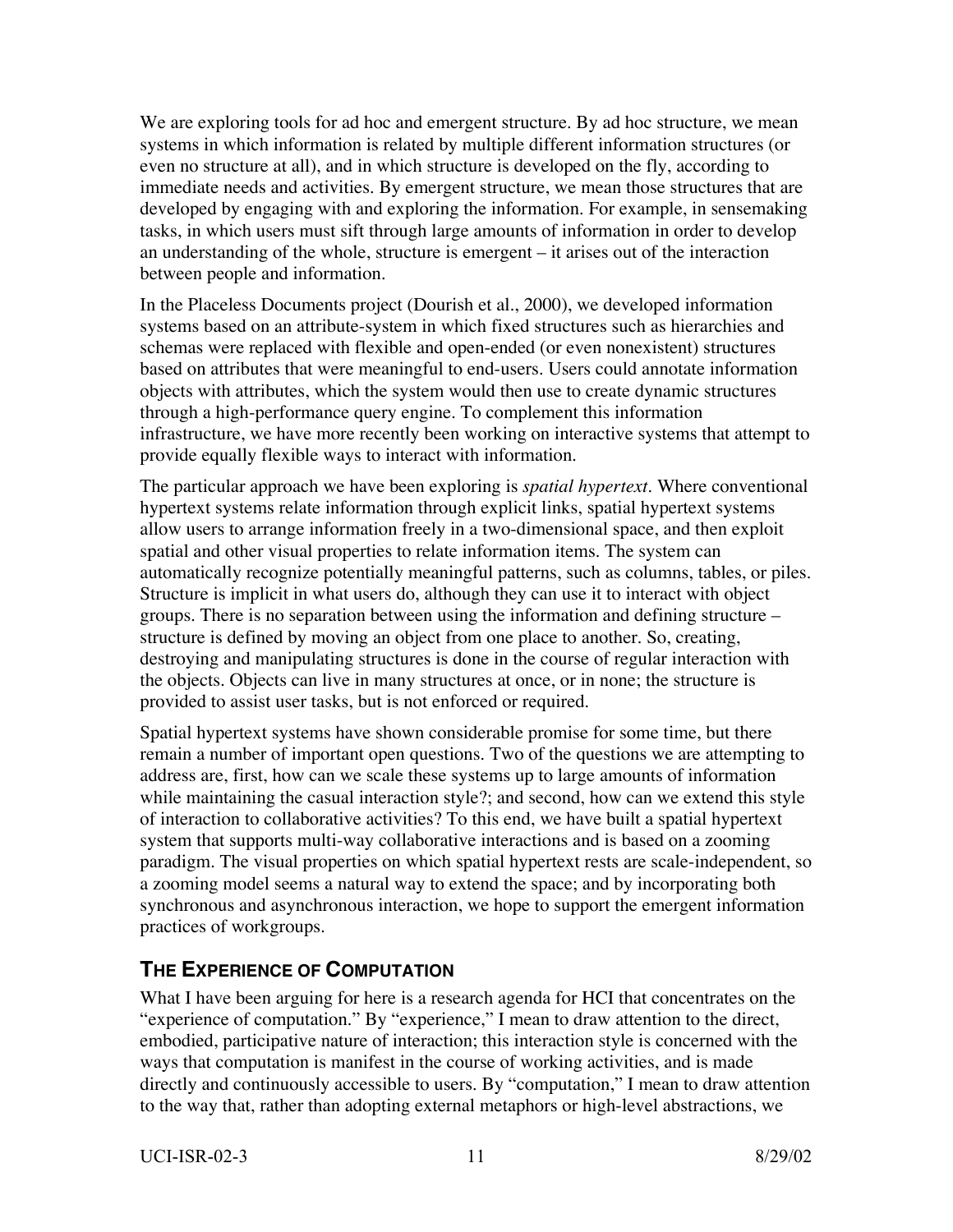attempt to focus on computation as a medium, representational and responsive. Each of the four ongoing projects introduced above addresses one or more aspects of this longterm goal, and is designed to provide some insight into the general problems to be solved. Much more work needs to be done, besides. We are accompanying these design efforts with ethnographic investigations of work, as well as foundational explorations of the relationship between computation and experience (Dourish, 2001), drawing on the work of others who have grappled with similar questions (e.g. Agre, 1997; Smith, 1996).

Our central concern, though, is one that unites these different activities and gives them a common focus. At the start of the twenty-first century, our experience of computation is dominated by models and approaches first developed half-way through the twentieth. Our goal is to follow through and develop the interactional consequences of the massive transformation in computation that has taken place since that time, and which continues to develop and evolve.

#### **Acknowledgements**

The work described here is being carried out in collaboration with a number of students and colleagues, including Johan Byttner, Danyel Fisher, Haimin Lee, Sameer Patil, Madhu Reddy, and David Redmiles.

#### **References**

Agre, P. 1997. *Computation and the Human Experience*. Cambridge: Cambridge University Press.

Begole, J., Tang, J., Smith, R., and Yankelovich, N. 2002. Exploring Work Rhythm Awareness: Coordinating Contact Among Colleagues. *Proc. ACM Conf. Computer-Supported Cooperative Work CSCW 2002* (New Orleans, LA) New York: ACM.

Dourish, P. 2001. *Where the Action Is: The Foundations of Embodied Interaction*. Cambridge: MIT Press.

Dourish, P. and Byttner, J. 2002. A Visual Virtual Machine for Java Programs: Exploration and Early Experiences. *Workshop on Visual Computing* (San Francisco, CA). New York: Springer.

Dourish, P. and Redmiles, R. 2002. An Approach to Usable Security based on Event Monitoring and Visualization. *Proc. New Paradigms in Security Workshop* (Virginia Beach, VA).

Dourish, P. In press. The Appropriation of Interactive Systems: Some Lessons from Placeless Documents. *Computer-Supported Cooperative Work*.

Dourish, P., Edwards, K. Lamarca, A., Lamping, J., Petersen, K., Salisbury, M., Terry, D., and Thornton, J. 2000. Extending Document Management Systems with User-Specific Active Properties. *ACM Transactions on Information Systems*, 18(2), 140-170.

Hudson, J., Christensen, J., Kellogg, W., and Erickson, T. 2002. "I'd be Overwhelmed, but It's Just One More Thing To Do:" Availability and Interruption in Research Management. *Proc. ACM Conf. Human Factors in Computing Systems CHI 2002* (Minneapolis, MN). New York: ACM.